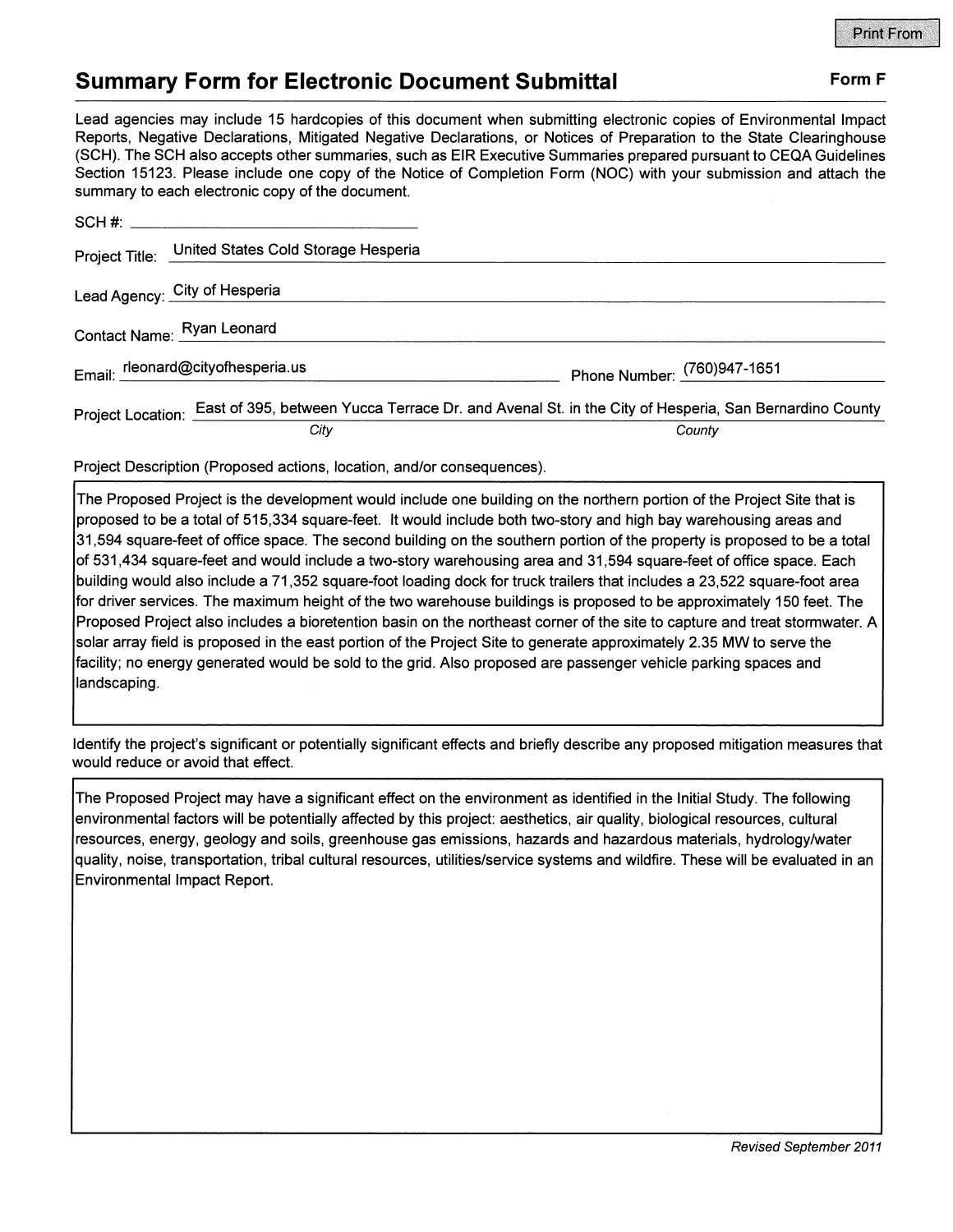$\label{eq:2.1} \frac{1}{2} \sum_{i=1}^n \frac{1}{2} \sum_{j=1}^n \frac{1}{2} \sum_{j=1}^n \frac{1}{2} \sum_{j=1}^n \frac{1}{2} \sum_{j=1}^n \frac{1}{2} \sum_{j=1}^n \frac{1}{2} \sum_{j=1}^n \frac{1}{2} \sum_{j=1}^n \frac{1}{2} \sum_{j=1}^n \frac{1}{2} \sum_{j=1}^n \frac{1}{2} \sum_{j=1}^n \frac{1}{2} \sum_{j=1}^n \frac{1}{2} \sum_{j=1}^n \frac{$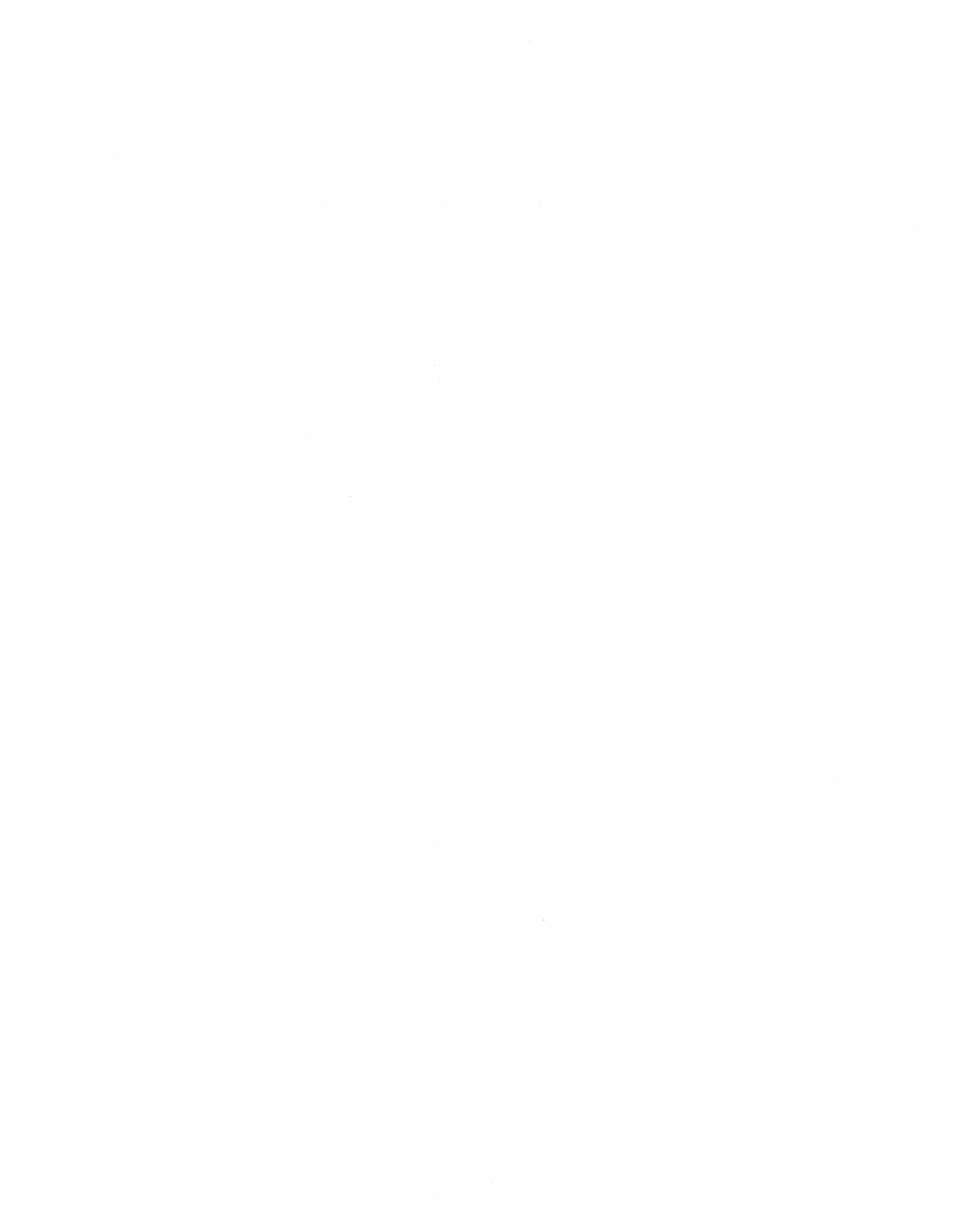If applicable, describe any of the project's areas of controversy known to the Lead Agency, including issues raised by agencies and the public.

None

Provide a list of the responsible or trustee agencies for the project.

Air Resources Board, CalTrans District #8, Department of Fish and Wildlife Region #6, Native American Heritage Commission, Regional WQCB Region #6.